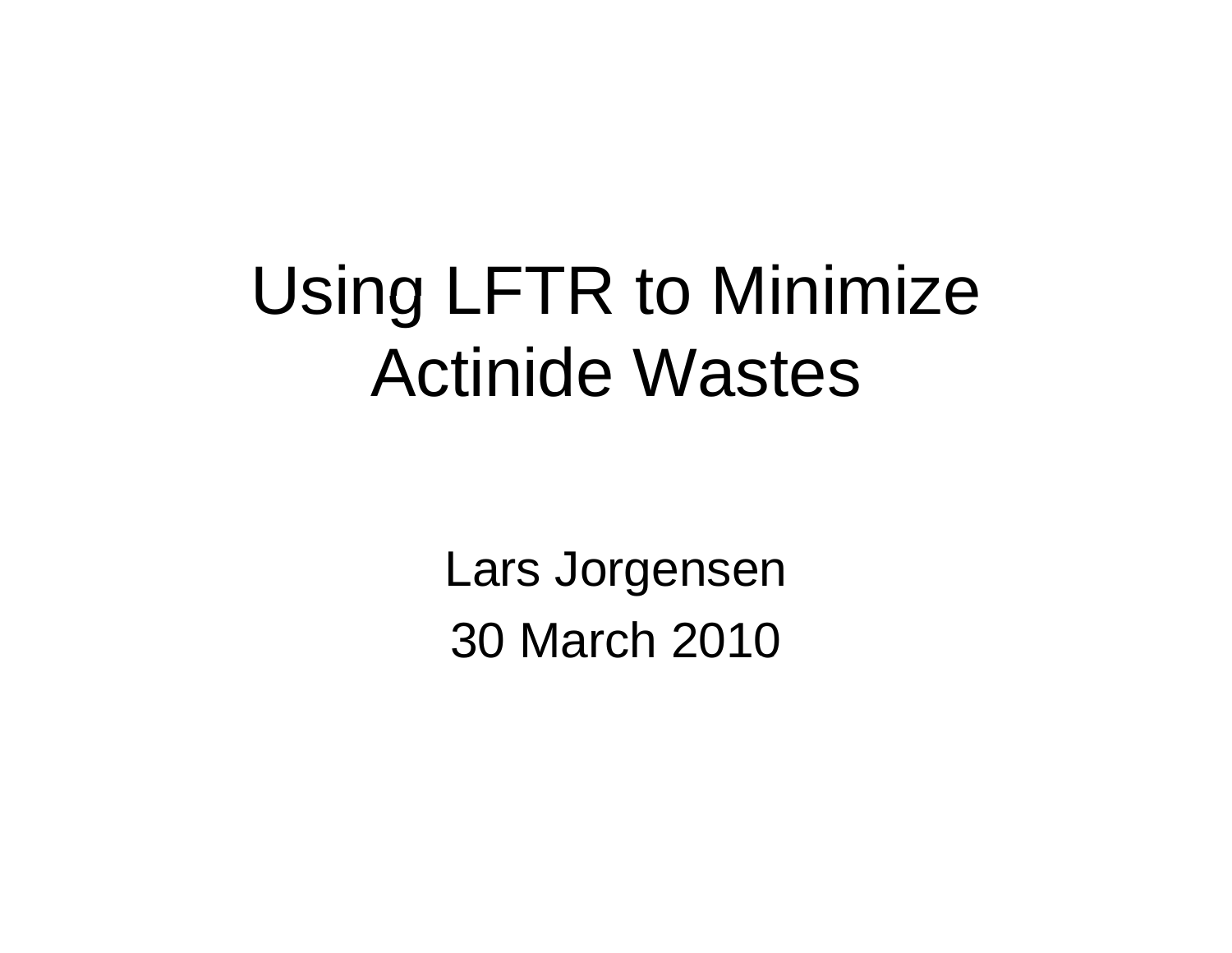

- REDUCE production of plutonium 12x
- REUSE existing LWR TRUs
- RECYCLE TRUs generated by LFTRs
- Full Cycle including the end-game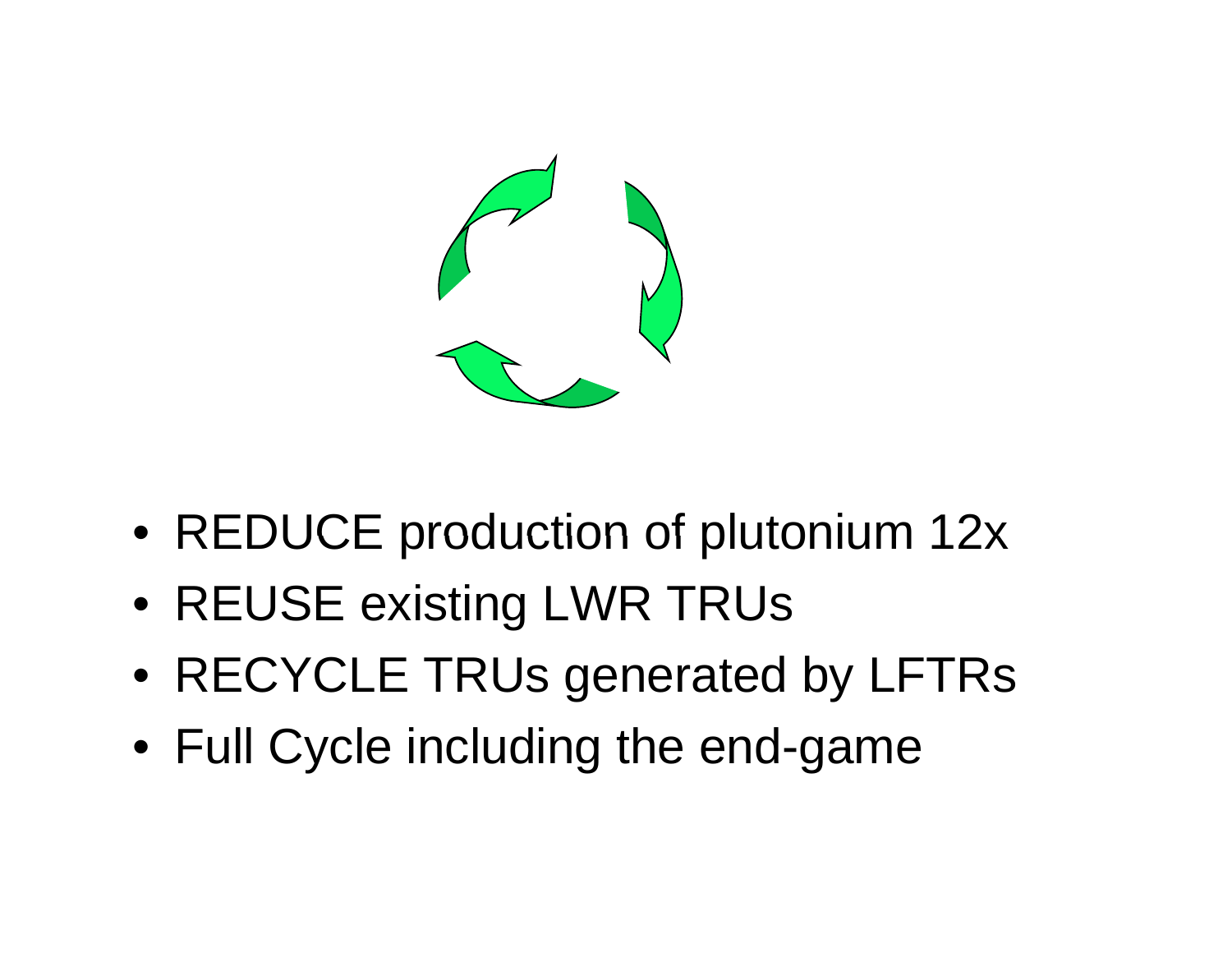#### Reduce TRU Production 12x Using LFTR



If nuclear experiences a world wide expansion using LWRs the the future will much larger than the existing stockpiles.

First priority should be to reduce the quantity of TRUs being allows a 12x reduction in the production of TRUs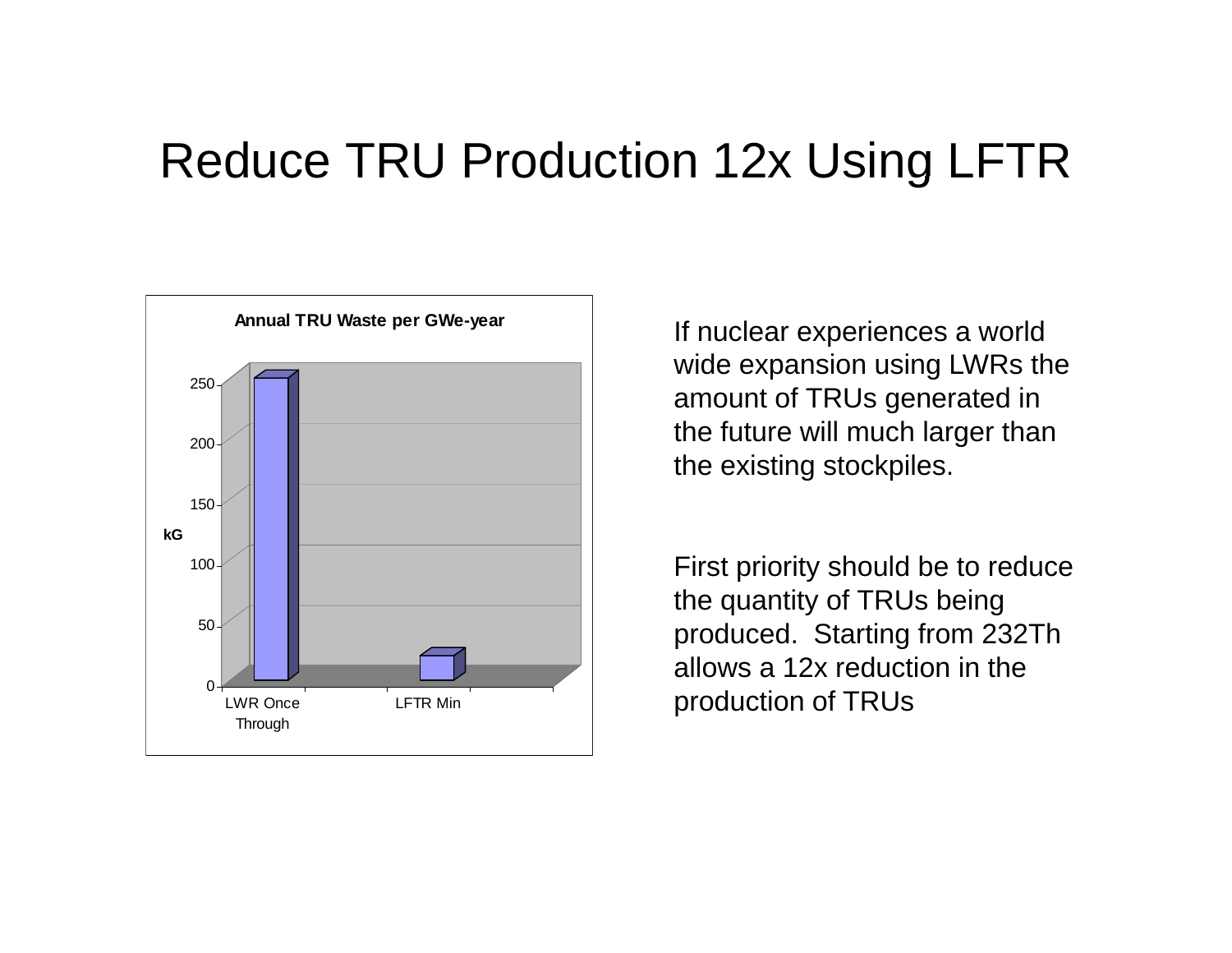

#### Reuse Existing TRUs from LWRs to Start LFTRs

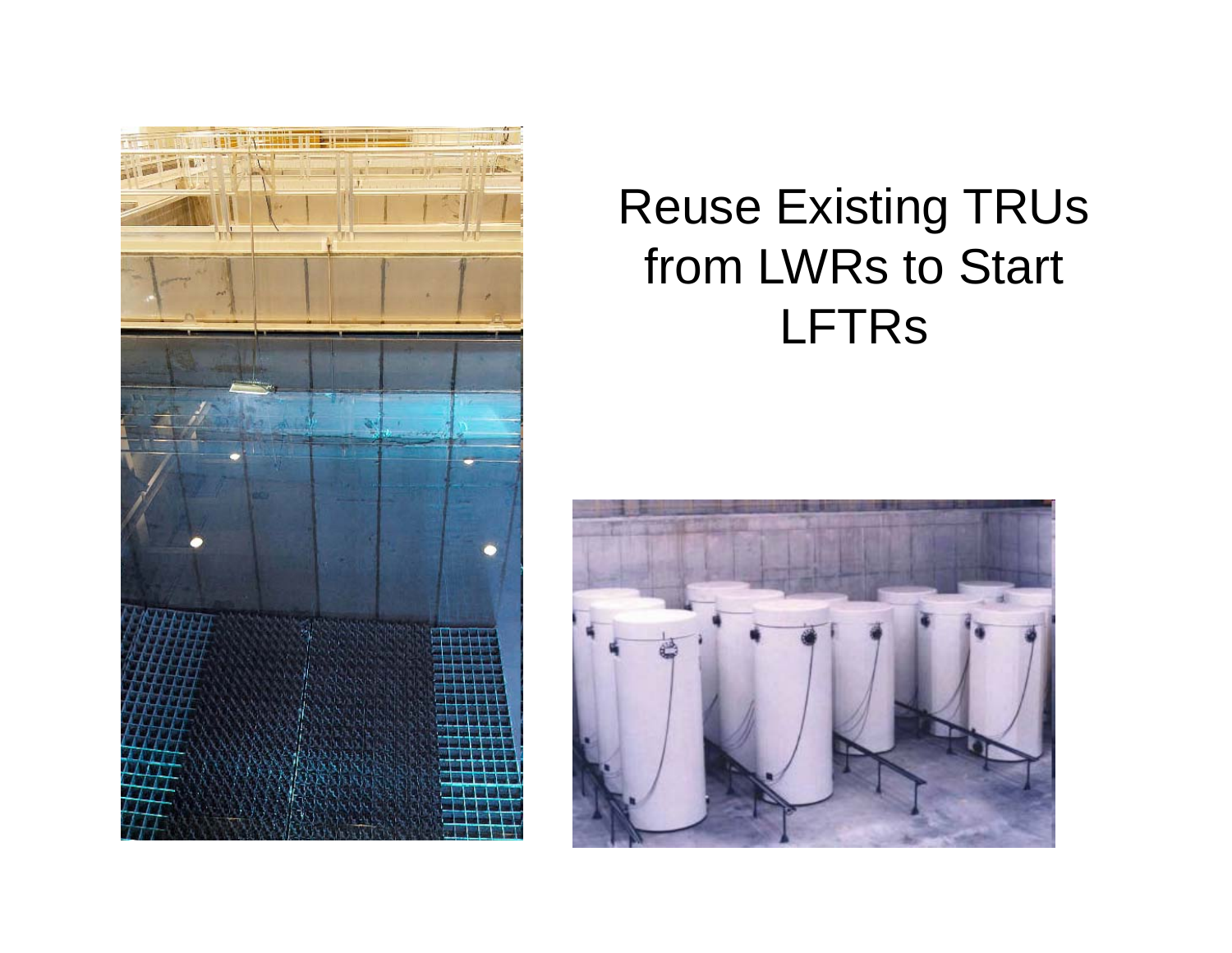# Recycle TRUs from LFTRs

- $\bullet$ Much smaller source (20kg/GWe-yr)
- $\bullet$ • Depending on processing it is either 237Np or 238Pu (quite different than LWRs).
- $\bullet$  Extraction technology not settled
	- Fluorination (Np easy, Pu hard, Am/Cm not likely)
		- Ornl achieved 99.75% for U in a single 44" fluorinator
		- Ornl achieved 0.01 mg/g for Pu which would be 99.73% for our concentrations (four passes through 52" fluorinator)
	- Liquid metal exchange (ORNL plans, Grenoble and Dr. LeBlanc's plans).
		- Grenoble group estimates 99.999% for U, 99.99 for Pu, and 99.9% for Am/Cm (combined results for fluorination and LME).
		- Experimental results I've found so far have had disappointing throughputs
	- Electrorefining (IFR's plan)
		- Estimated at 99.9%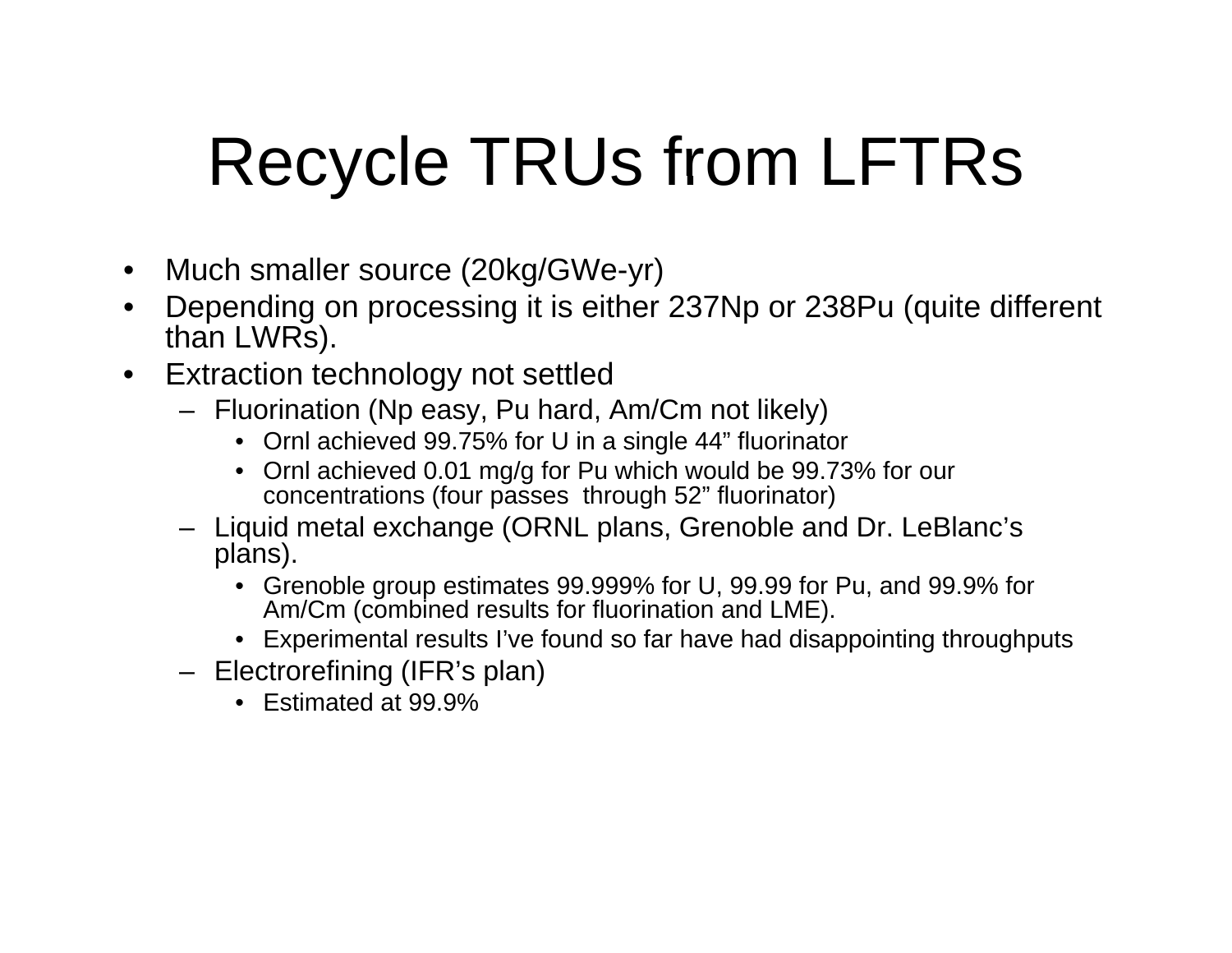# Can't Ignore U233, U234

- Th/U cycle produces some U232, U233, U234 actinides
- They are roughly comparable to the equivalent nuclides in the U/Pu cycle

| <b>Nuclide</b> | Half-life | Alphas | <b>Nuclide</b>    | Half-life | <b>Alphas</b> |
|----------------|-----------|--------|-------------------|-----------|---------------|
| U232           | 70        | 6      | <b>Pu238</b>      | 88        | 1 then u234   |
| U233           | 159,000   | 6      | <b>Pu239</b>      | 24,000    |               |
| U234           | 245,000   |        | Pu <sub>240</sub> | 6,563     |               |

Fortunately, it is at least 10 times easier to extract uranium than plutonium.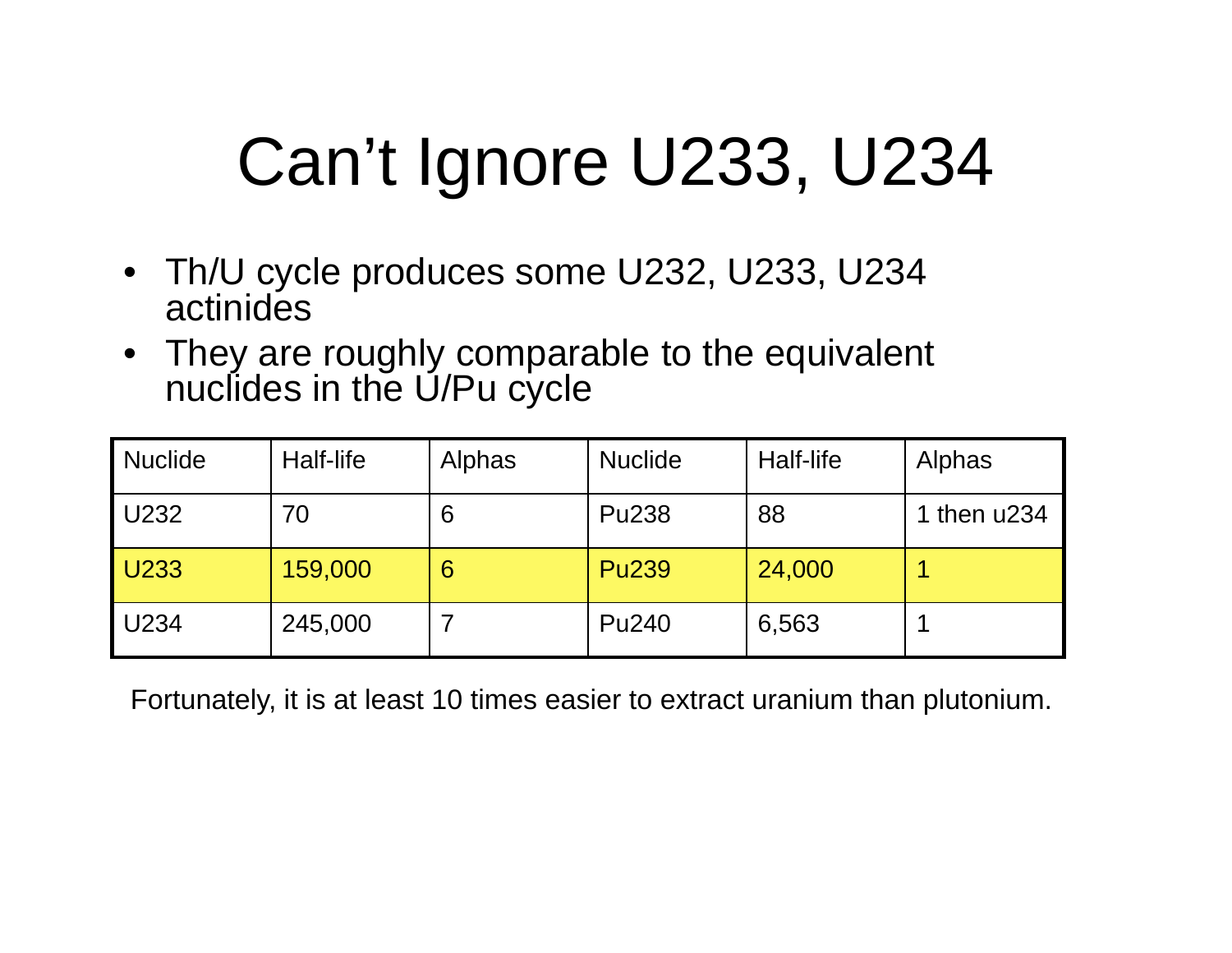#### Inventory at Shutdown

- With full recycling each GWe worth of reactor will contain 2 to 6 tonnes of problem actinides (excludes u235, u236, u238).
- $\bullet$  Shutdown inventory roughly matches LFTR min leakage over 200 years. It exceeds LFTR best by 100,000x.
- "Consequently, the radiotoxicity is dominated by the actinide inventory. This consideration holds for all GEN-IV reactors: long lived nuclie stored in the core, are not considered as wastes, but as soon as the reactor is no longer in operation, there is a huge amount of lon g lived wastes."

• => We need a game plan to eliminate the inventory as we shut down the reactors.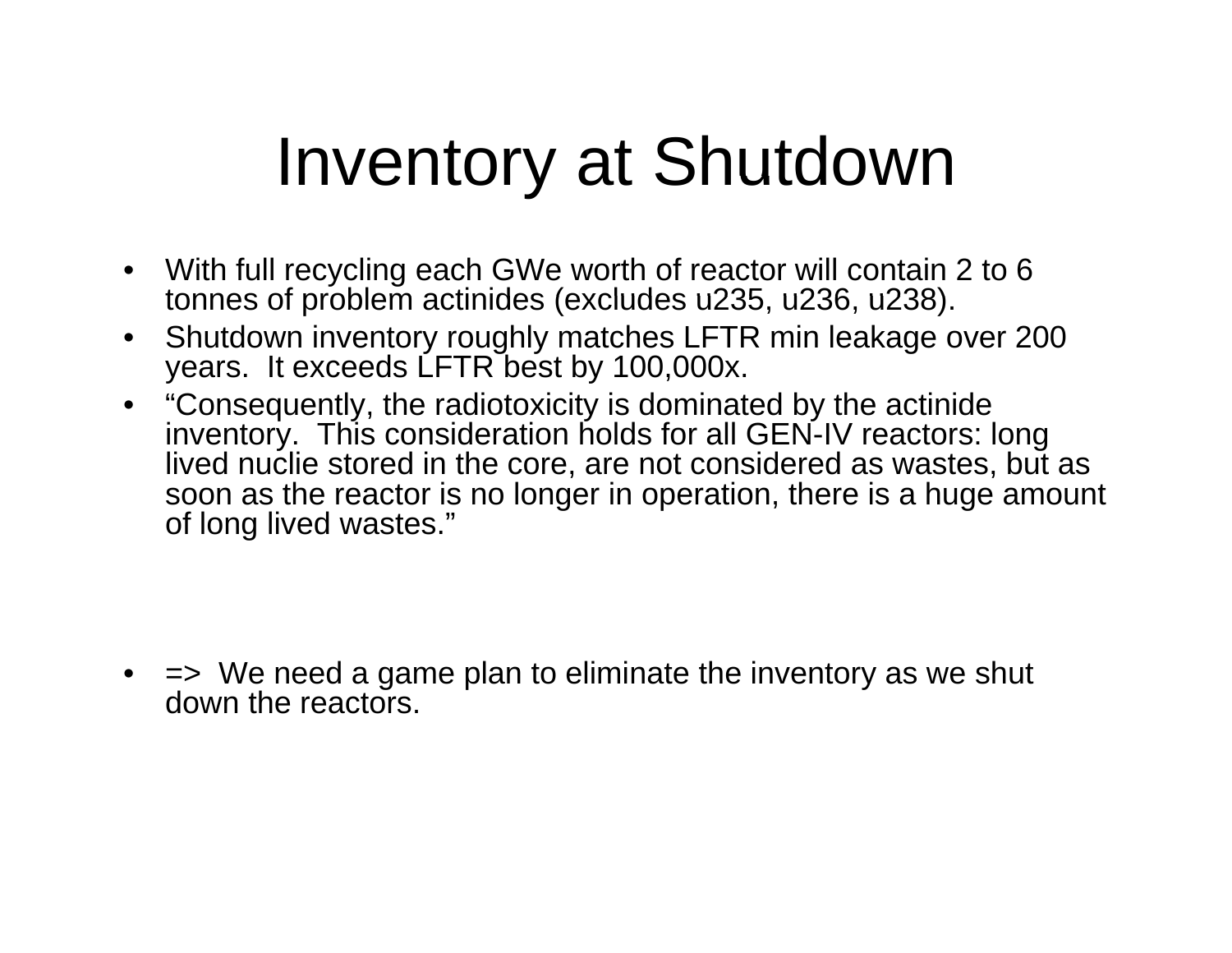### End Game

- Suppose we have 9,000 GWe total LFTR nuclear power
- Shutdown 10% and transfer the core actinides to the remaining reactors.
- The core actinides is 80-85% thorium, remainder is 95% uranium.
- $\bullet$ Use the shutdown actinides as fuel in place of pure thorium in the same reactors.
- $\bullet$  Reactivity will be slightly high initially so we can transmute Xe or 129I.
- When fuel from shutdown reactors has been consumed repeat the process.
- Eventually, fuel quality will degrade as even isotopes build up. Run for a few years on thorium feed to restore fuel quality.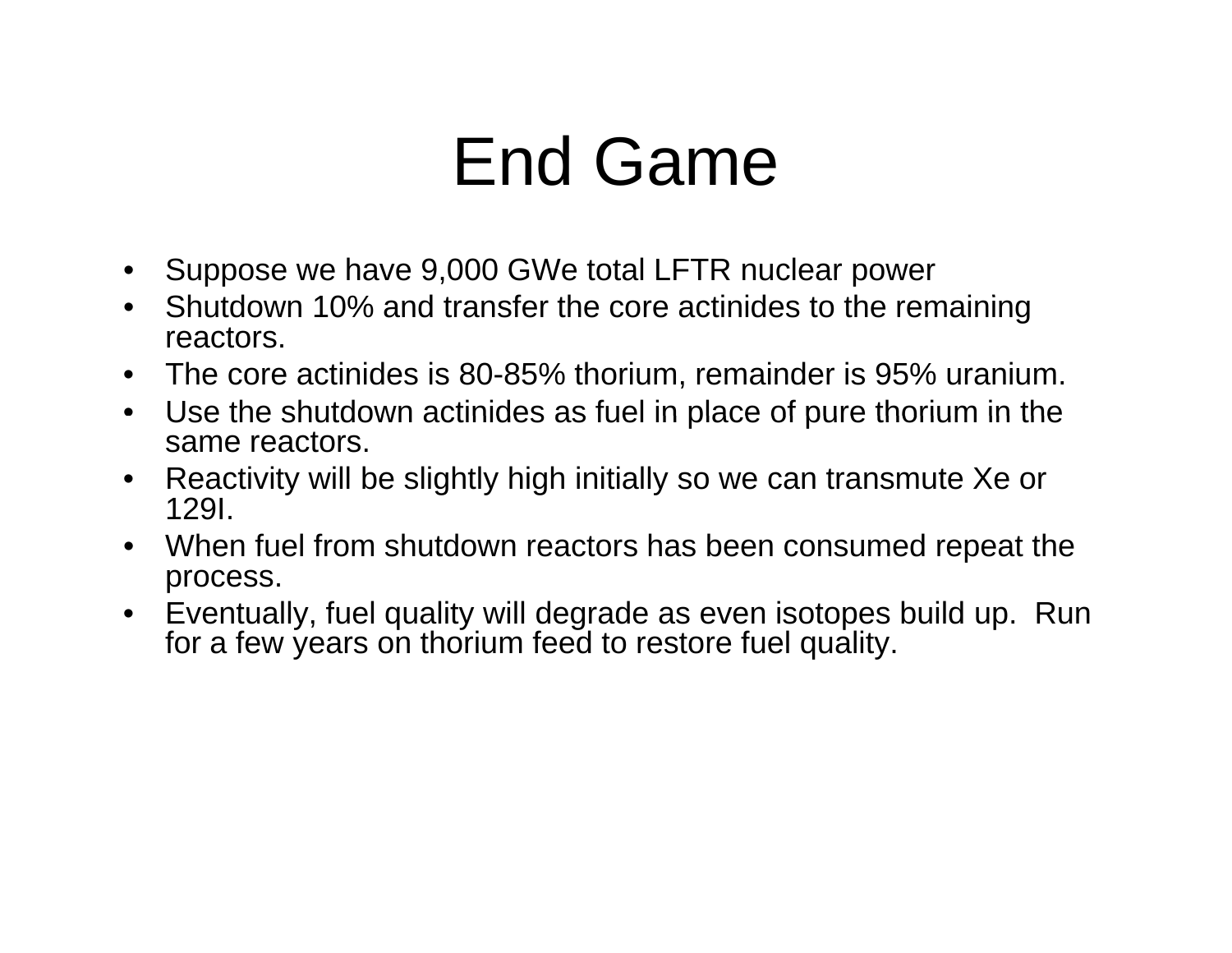### TRU Inventory

- •Use LWR SNF/Pu to start fleet of LFTRs (9,000 GWe)
- •Operate steady for 200 years
- •Shutdown gracefully to eliminate inventory
- •Plot TRU inventory versus time



- 1) We can expand nuclear power 20x e steady for 200 years and still keep the TRU inventory below current levels!
	- 2) We need to be patient in shutting down the reactor fleet (about 90% TRUs destroyed in 200 years). Takes 50 years to shutdown 90% of the reactors
	- 3) Effectively this changes a 24,000 year half-life to 30 years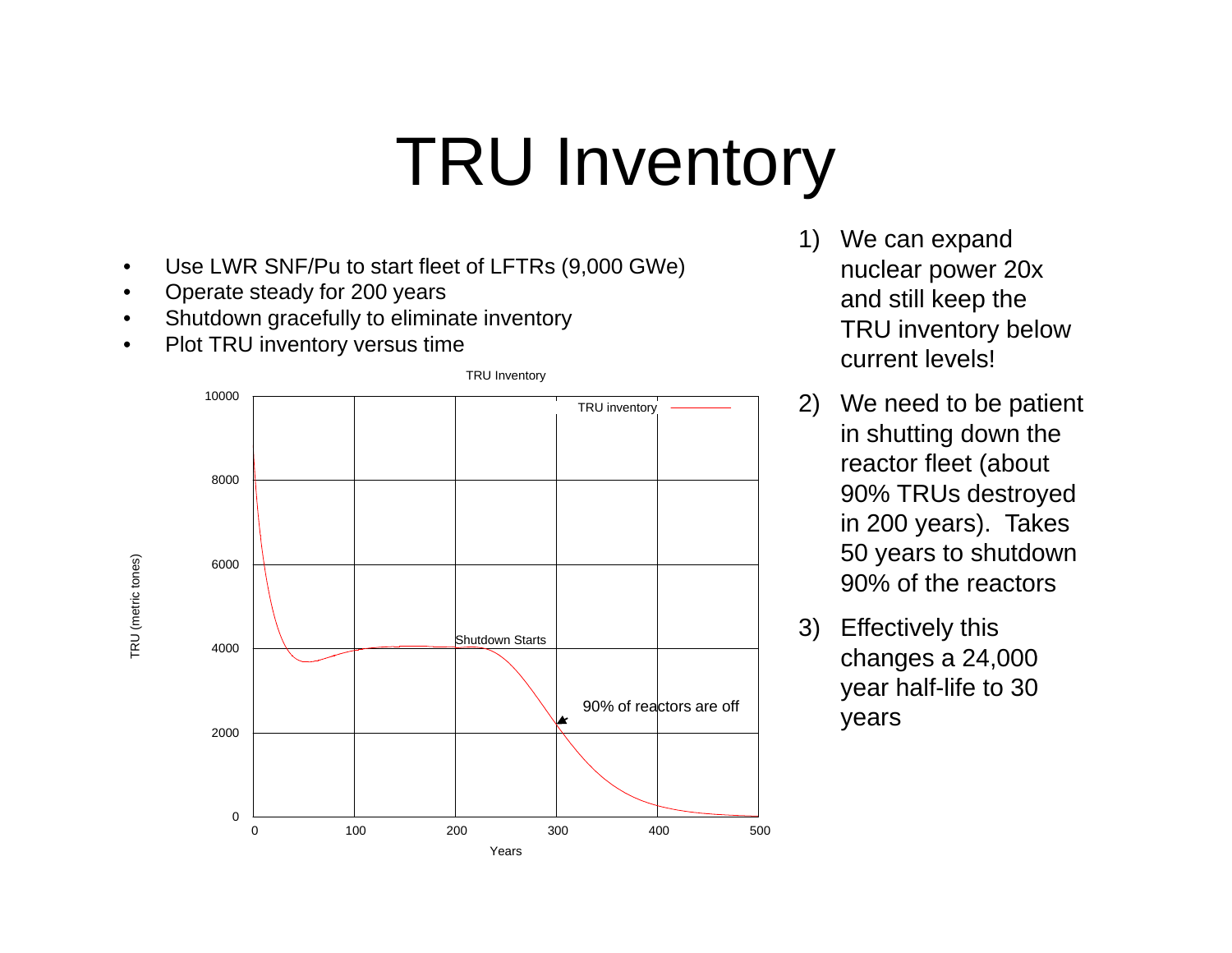#### Shutdown Inventory can be Small



 the inventory to arbitrarily small values.

Once below a unit reactor we can build smaller reactors to support destruction of remaining TRUs

Also shown is the cumulative actinides sent to waste through leakage

lt takes 500 years of shutdown to get the shutdown inventory down to the levels of best case  $^{\circ}$   $\,$  recycling over 200 years.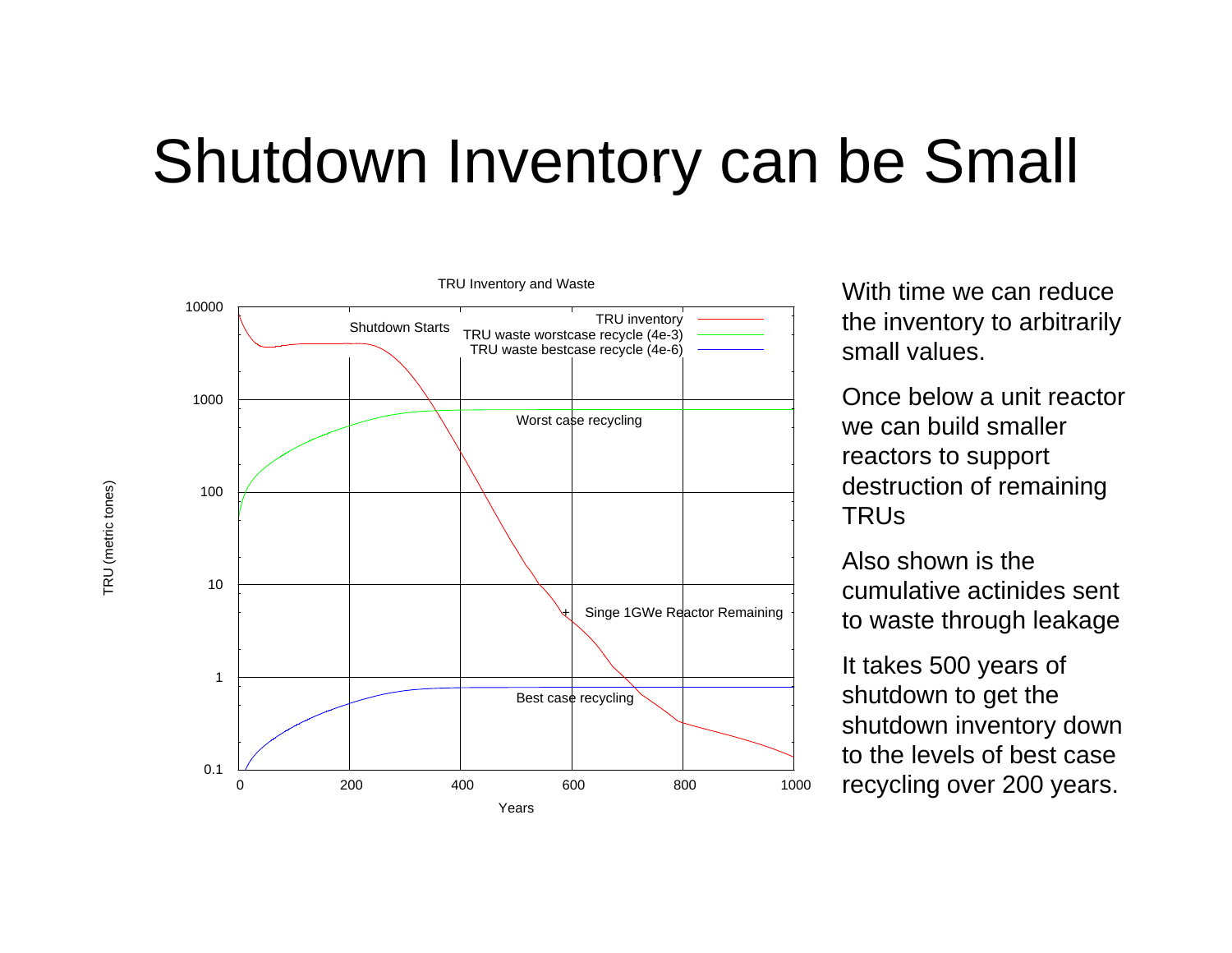#### **Conclusions**

- We can use LFTR to destroy existing SNF TRUs, consume surplus weapons grade plutonium, provide electricity on a world scale, and have less problem actinide wastes than we currently have.
- The fuel flexibility of LFTR allows us to recycle the fuel indefinitely.
- In the end only a very modest quantity of problem actinides make it into the waste stream.